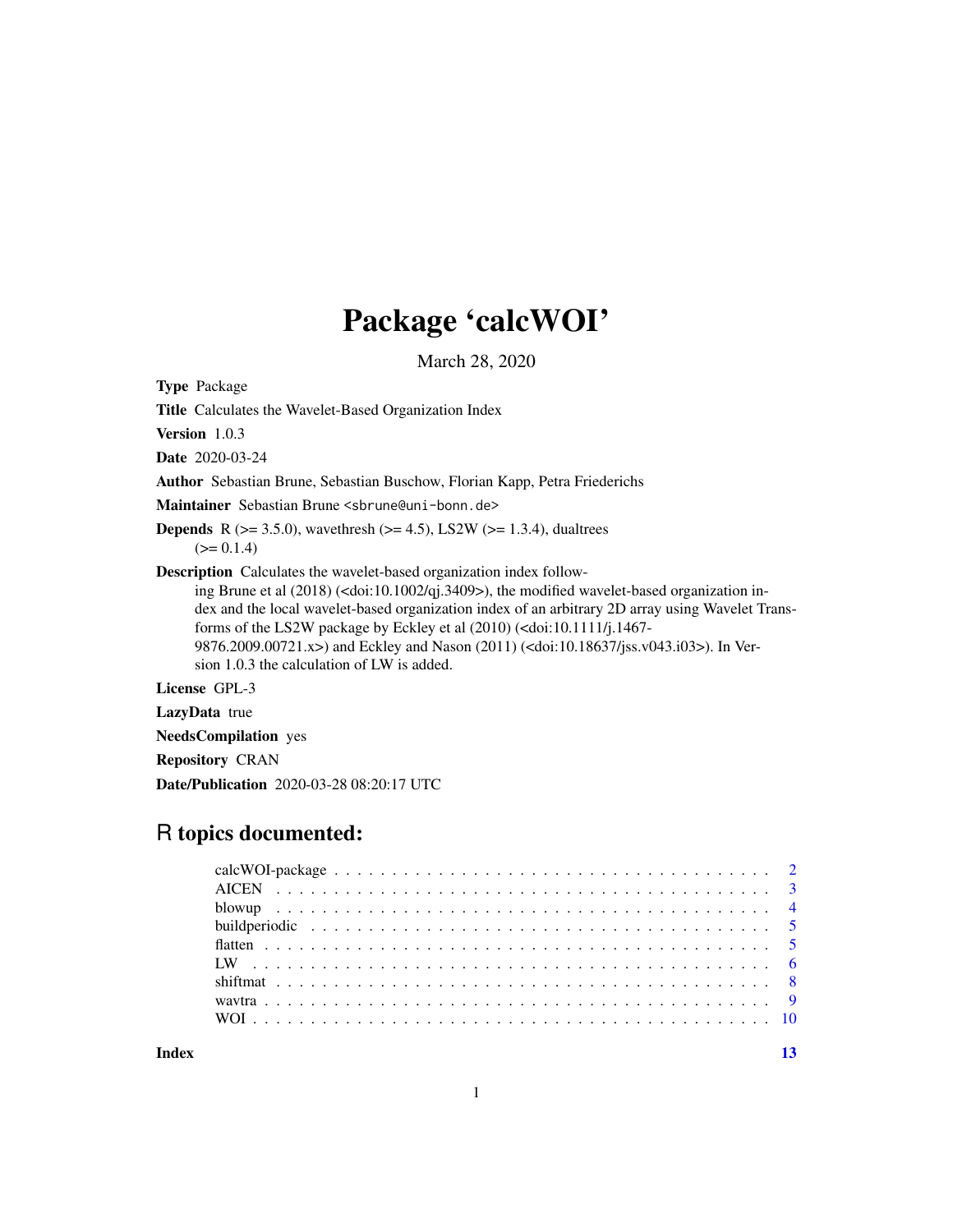<span id="page-1-0"></span>

#### Description

Calculates the original wavelet-based organization index, the modified wavelet-based organization index and the local wavelet-based organization index of an arbitrary 2D array. Since version 1.0.3 the function LW is added, which calculates the local wavelet-based organization index with help of Dual-tree wavelets.

#### Details

This package provides all functions and tools to calculate the wavelet-based organization index (Brune et al., 2018). The central function within the calcWOI package is WOI. This function calculates the original WOI, the modified WOI and the local WOI (Brune et al., 2020a). All these indexes based on wavelet transforms (DaubExPhase4) done with the function wavtra, where we use parts of the cddews function within the package LS2W to create the function wavtra and constant data like the inverse correction matrix AI and the centre of mass matrix.

Other functions in calcWOI like flatten, blowup and buildperiodic are used to ensure that the incoming field is quadratic and periodic.

The function LW allows the calculation of the revised LWOI, namely LW, of an arbitrary array. Details on the new LW will be published in Brune et al (2020b).

#### Author(s)

Sebastian Brune, Sebastian Buschow, Florian Kapp, Petra Friederichs. Maintainer: Sebastian Brune <sbrune@uni-bonn.de>

#### References

Eckley, I.A., Nason, G.P. and Treloar, R.L. (2010) Locally stationary wavelet fields with application to the modelling and analysis of image texture. Journal of the Royal Statistical Society (Series C), 59, 595-616.

Eckley, I.A. and Nason, G.P. (2011). LS2W: Implementing the Locally Stationary 2D Wavelet Process Approach in R, Journal of Statistical Software, 43(3), 1-23.

Brune, S., Kapp, F., & Friederichs, P. (2018). A wavelet-based analysis of convective organization in ICON large-eddy simulations. Quarterly Journal of the Royal Meteorological Society, 144(717), 2812-2829.

Brune, S., Buschow, S., & Friederichs, P. (2020a). Observations and high-resolution simulations of convective precipitation organization over the tropical Atlantic. Quarterly Journal of the Royal Meteorological Society.

Brune, S., Buschow, S., & Friederichs, P. (2020b). The Local Wavelet-based Organization Index - Quantification, Localization and Classification of Convective Organization from Radar and Satellite Data. In preparation.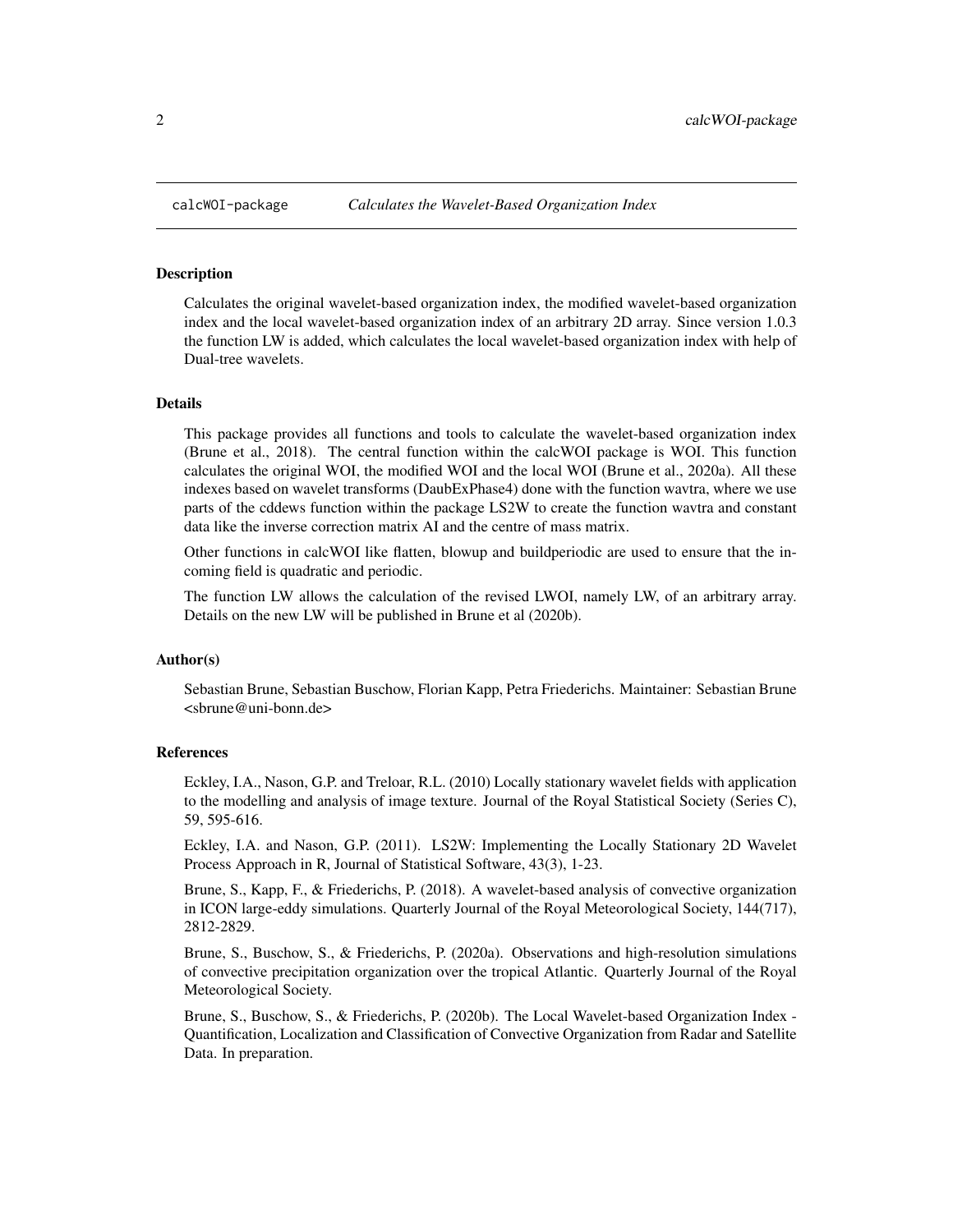#### <span id="page-2-0"></span>AICEN 3

#### Examples

```
# Calculate WOI, modified WOI and LWOI for a random precipitation
# field using an 230x200 array with
# random positive numbers
x \le -\arctan(5 + \text{norm}(230 \times 200), \text{dim} = c(230, 200))s \leq c(1,2)1 \leftarrow c(3, 4)thres <-0.1flat <-5WOIres \leq WOI (x = x, s = s, l = l, thres = thres, flat = flat,
verbose = TRUE)
# original WOI (Brune et al., 2018)
WOIorig <- WOIres$WOIorig
print(paste("Original WOI:", WOIorig))
# modified WOI
WOI <- WOIres$WOI
print(paste("Modified WOI:", WOI))
# local WOI
LWOI <- WOIres$LWOI
par(mfrow = c(2, 2))image(LWOI, main = "LWOI")
# Calculate the three components of the
# local wavelet-based organization index with Dual-tree wavelets
LW \leq LW(x, thres = thres, Nx = 2^ceiling(log2(max(dim(x)))),
  Ny = 2^ceiling(log2(max(dim(x)))), boundaries = "pad")
image(LW$LWsc, main = "LWsc", zlim = 0:1)
image(LW$LWin, main = "LWin", zlim = 0:1)image(LW$LWai, main = "LWai", zlim = 0:1)
```
AICEN *File with Inverse A matrix and centre of mass matrix*

#### **Description**

This file includes the lists AIx and CENx for  $x = 16, 32, 64, 128, 256, 512, 1024, 2048$  or 4096. AIx is the inverse matrix calculated by Eckley et al. (2010). CENx includes the centre of mass for DaubExPhase4, calculated with help of the LS2W package by Eckley and Nason (2011).

#### Usage

data(AICEN)

#### Format

List of 18 elements (9 AIx and 9 CENx). CENx include lists for x and y direction.

#### Author(s)

Sebastian Buschow, Sebastian Brune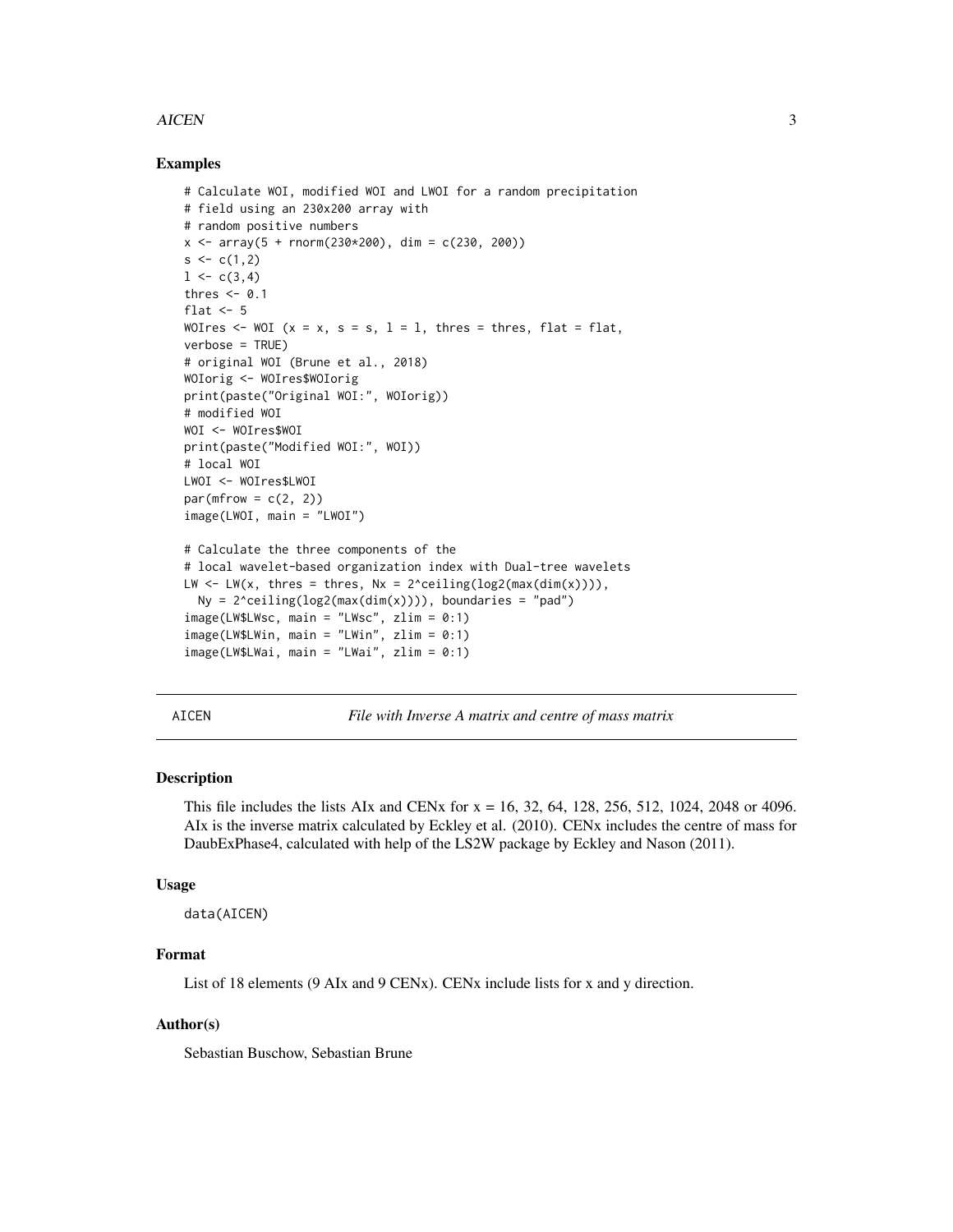#### References

Eckley, I.A., Nason, G.P. and Treloar, R.L. (2010) Locally stationary wavelet fields with application to the modelling and analysis of image texture. Journal of the Royal Statistical Society (Series C), 59, 595-616.

Eckley, I.A. and Nason, G.P. (2011). LS2W: Implementing the Locally Stationary 2D Wavelet Process Approach in R, Journal of Statistical Software, 43(3), 1-23.

#### Examples

data(AICEN) image(AICEN\$AI256) str(AICEN)

blowup *Adds zeros around 2D array*

#### Description

This function adds zeros around a 2D array to get a M x M field.

#### Usage

blowup(x,  $M$ , number = 0)

#### Arguments

| x      | 2D array, which should be blown up to a M $\rm x$ M array.                                       |
|--------|--------------------------------------------------------------------------------------------------|
| М      | Dimension of new array including zeros at boundaries. M should be larger than<br>$max(dim(x))$ . |
| number | Number, that should be added to the incoming array. Default is 0.                                |

#### Value

Returns the M x M array with the original field in the centre.

#### Author(s)

Florian Kapp

#### Examples

```
# Add zeros around a 3x3 matrix to generate a 8x8 matrix.
x \le - matrix(1:9, nrow = 3)
new \le blowup(x = x, M = 8, number = 0)
new
```
<span id="page-3-0"></span>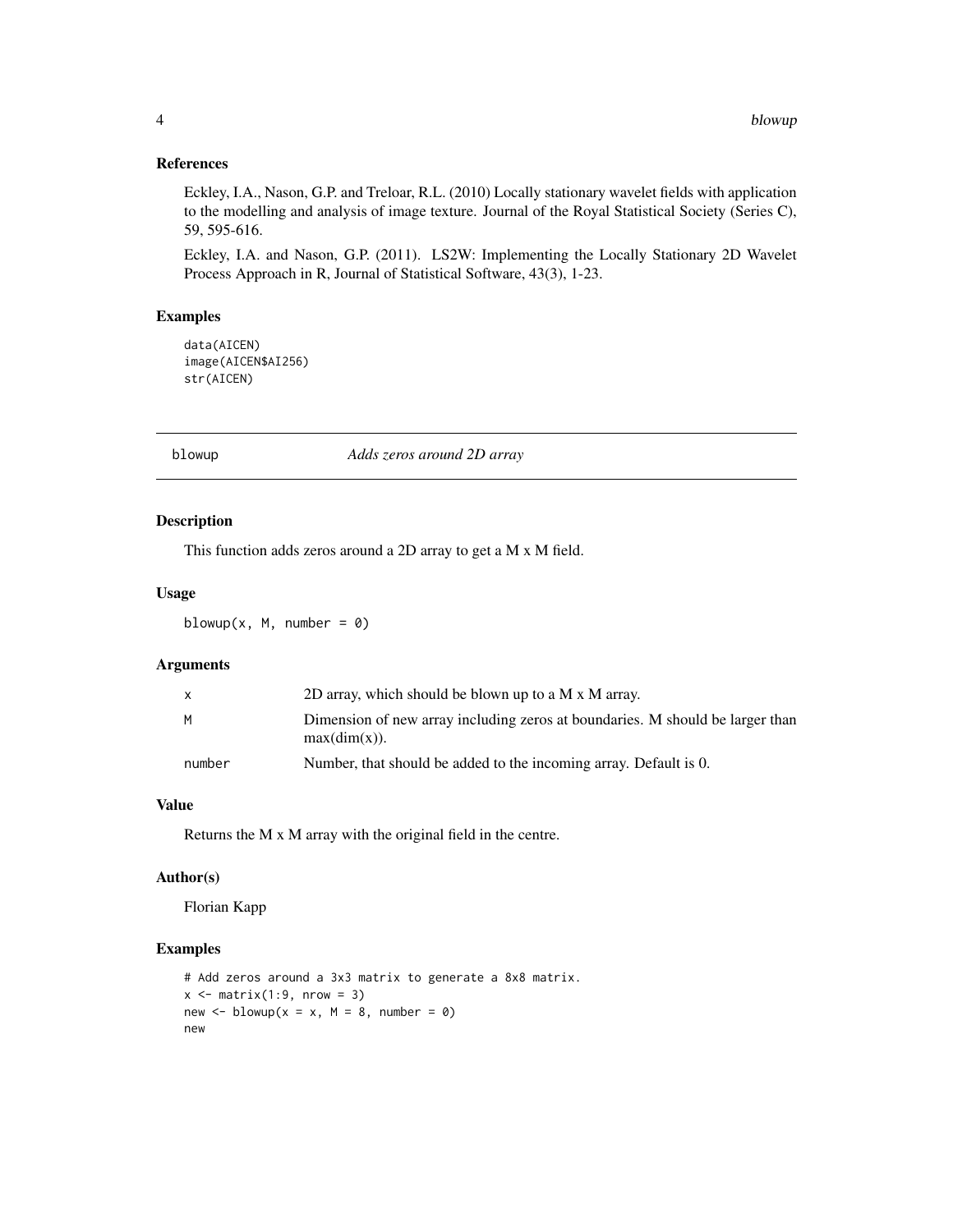<span id="page-4-0"></span>

#### Description

This function generates periodic boundaries by mirroring at side and top. The resulting array is four times larger than the incoming array.

#### Usage

```
buildperiodic(x)
```
#### Arguments

x 2D quadratic array.

#### Value

Returns a 2D array, which is four times larger than the incoming array.

#### Author(s)

Sebastian Brune

#### Examples

 $x \le -$  matrix(1:12, nrow = 4) out  $\le$ - buildperiodic(x = x) out

flatten *Reduces the boundary gradients*

#### Description

This function smoothes the boundaries with a linear filter.

#### Usage

flatten(x, filter)

#### Arguments

|        | 2D array, which boundaries should be smoothed.                              |
|--------|-----------------------------------------------------------------------------|
| filter | The smoothing vector with increasing elements from $01$ . The length of the |
|        | vector corresponds to the number of smoothed points at each side.           |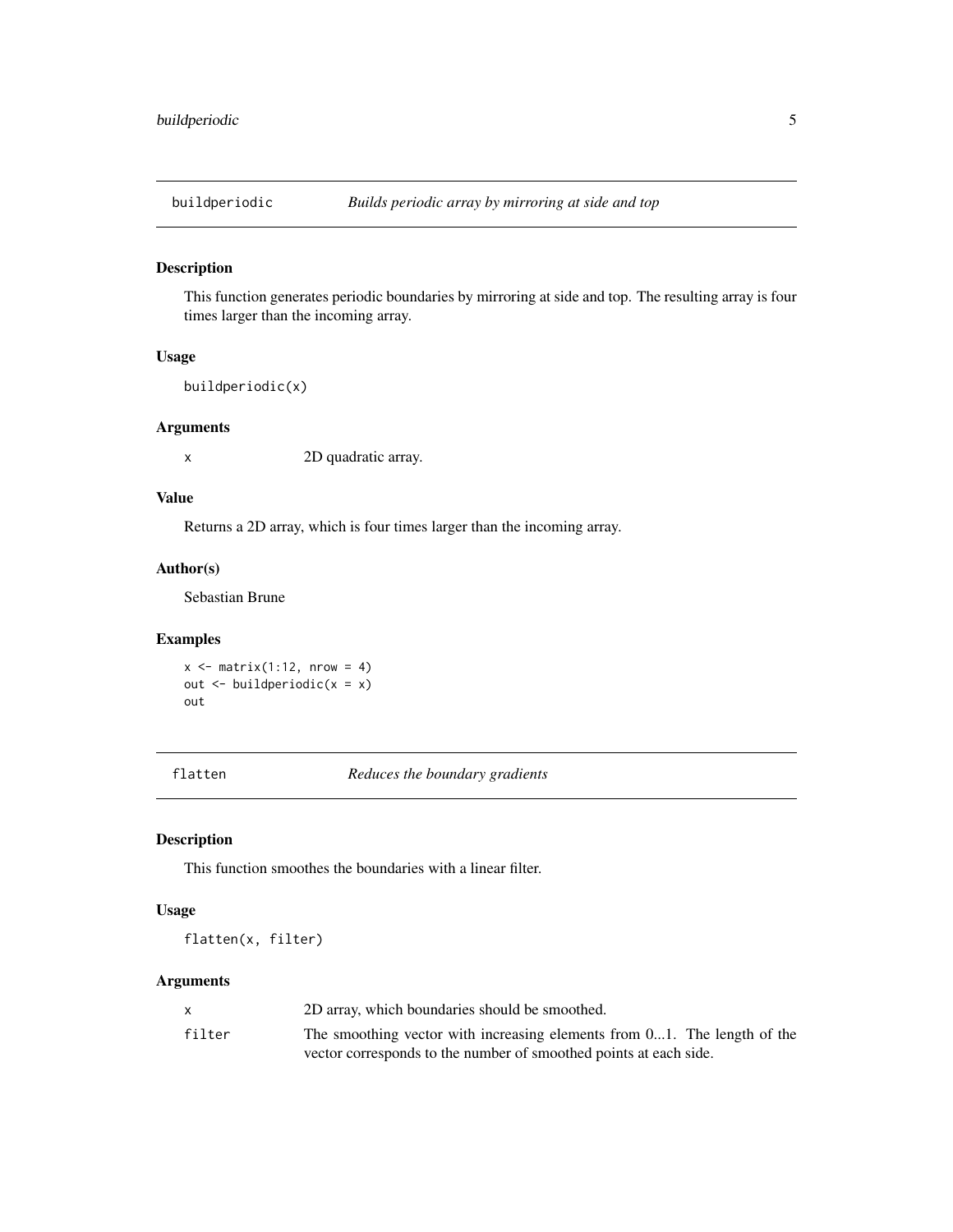### <span id="page-5-0"></span>Value

Returns the incoming field with smoothed boundaries.

#### Author(s)

Florian Kapp

#### Examples

```
# Smooth outer 25 grid points
x \le -\arctan(10, \dim = c(100, 200))xflat \leftarrow flat (x = x, filter = seq(0, 1, , 25))
par(mfrow = c(1, 2))image(x, main = "Original")
image(xflat, main = "Smoothed Bound")
```
LW *Calculates the wavelet-based organization index with the dualtree wavelet transform*

#### Description

This function calculates the locally wavelet-based organization index (LW) as defined in Brune et al. (2020) based on the dualtree complex wavelet transform.

#### Usage

```
LW(x, thres = 0.1, Nx = 2^ceiling(log2(max(dim(x)))),
 Ny = 2^{\circ}ceiling(log2(max(dim(x)))), boundaries = "pad", verbose = FALSE)
```
#### Arguments

| X          | 2D numeric array with dimensions larger than 16 x 16. $\dim(x)[1]$ has not to be<br>equal to $dim(x)[1]$ , but NA and/or NaN are not allowed.                                                                                                |
|------------|----------------------------------------------------------------------------------------------------------------------------------------------------------------------------------------------------------------------------------------------|
| thres      | 0 or a positive number. Threshold for rain rate. Default is 0.1 mm/h, because<br>we calculate LWOI only for grid points, where rain rate is $\ge$ = 0.1 mm/h. For<br>brightness temperatures we use 245 K.                                   |
| <b>Nx</b>  | The number of grid points in x direction of the array, which is put into the<br>dualtree wavelet transform. The default is the log2 of maximum dimension of<br>the ingoing array. Nx must be equal or larger than the first dimension of x.  |
| Ny         | The number of grid points in y direction of the array, which is put into the<br>dualtree wavelet transform. The default is the log2 of maximum dimension of<br>the ingoing array. Nx must be equal or larger than the second dimension of x. |
| boundaries | Handles the boundary conditions, either "pad", "mirror" or "periodic".                                                                                                                                                                       |
| verbose    | Default FALSE. Set TRUE for print statements.                                                                                                                                                                                                |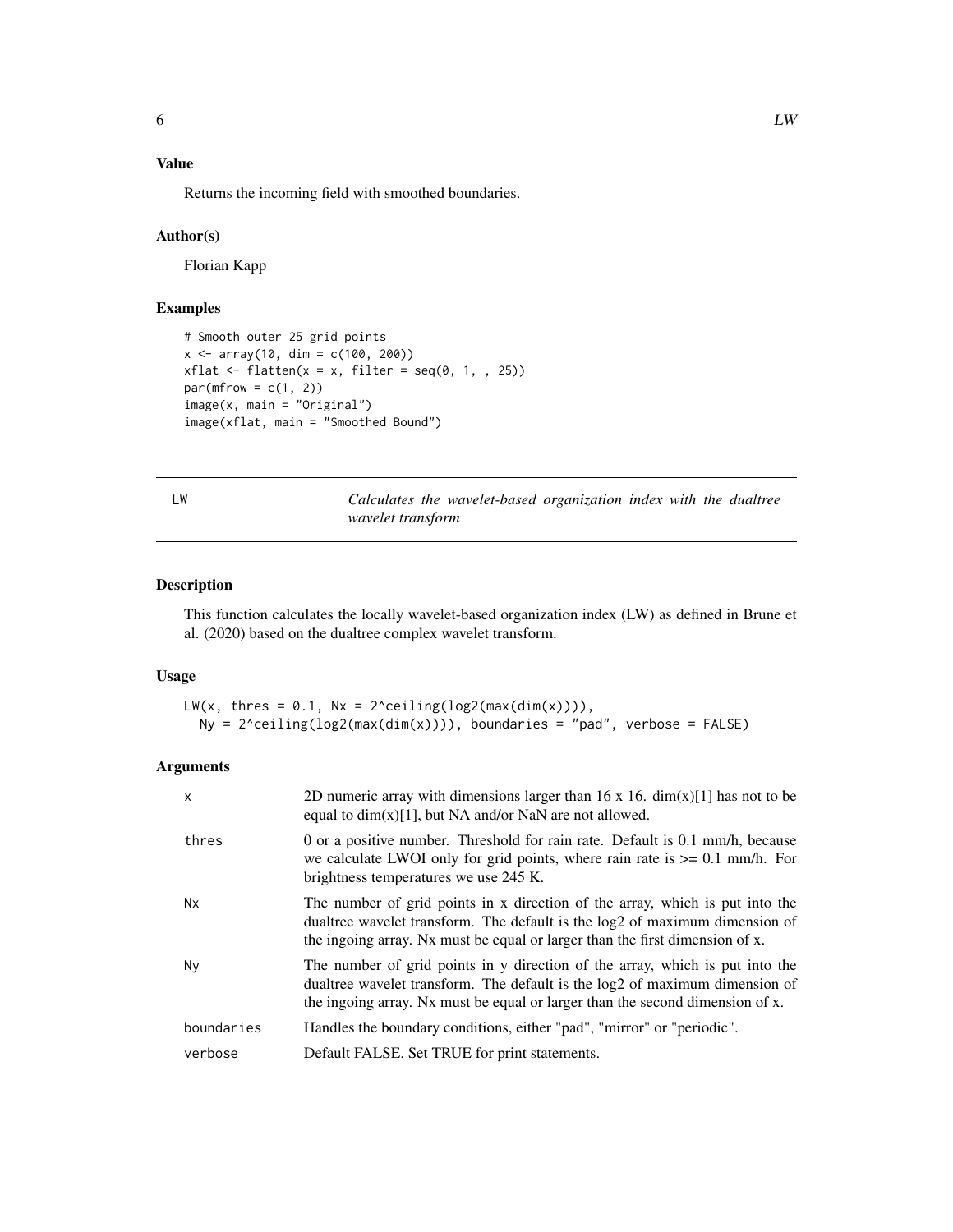#### Value

This functions returns a list with follwing elements:

| LWsc  | LWOI scale calculated with dualtrees. The array is masked with thres. The<br>dimension of LWsc is equal to the dimension of x, if the boundaries are only<br>padded with zeros.                             |
|-------|-------------------------------------------------------------------------------------------------------------------------------------------------------------------------------------------------------------|
| LWin  | LWOI intensity calculated with dualtrees. The array is masked with thres. The<br>dimension of LWsc is equal to the dimension of x, if the boundaries are only<br>padded with zeros.                         |
| LWai  | LWOI anisotropy calculated with dualtrees. The array is masked with thres.<br>The dimension of LWsc is equal to the dimension of x, if the boundaries are<br>only padded with zeros.                        |
| LWuu  | LWOI u component calculated with dualtrees. The array is masked with thres.<br>The dimension of LWsc is equal to the dimension of x, if the boundaries are<br>only padded with zeros.                       |
| LWvv  | LWOI v component with dualtrees. The array is masked with thres. The dimen-<br>sion of LWsc is equal to the dimension of x, if the boundaries are only padded<br>with zeros.                                |
| angle | Angle of spectrum. The array is masked with thres. The dimension of angle is<br>equal to the dimension of x, if the boundaries are only padded with zeros. Angle<br>ranges between 0 degree and 180 degree. |
| thres | Threshold of LW calculation.                                                                                                                                                                                |
| mask  | Mask defined by thres.                                                                                                                                                                                      |
| х     | Ingoing array.                                                                                                                                                                                              |
| ts    | Computation time in seconds.                                                                                                                                                                                |

#### Warning

The input array must be numeric without NA or NaN and maximal of size 1024 x 1024.

#### Note

This function calculates the locally wavelet-based organization on the basis of dualtree wavelet spectra. To calculate the WOI, modified WOI or LWOI as presented in Brune et al (2020), use the function WOI.

#### Author(s)

Sebastian Brune

#### References

Brune, S., Kapp, F., & Friederichs, P. (2018). A wavelet-based analysis of convective organization in ICON large-eddy simulations. Quarterly Journal of the Royal Meteorological Society, 144(717), 2812-2829. Brune, S., Buschow, S., & Friederichs, P. (2020). Observations and high-resolution simulations of convective precipitation organization over the tropical Atlantic. Quarterly Journal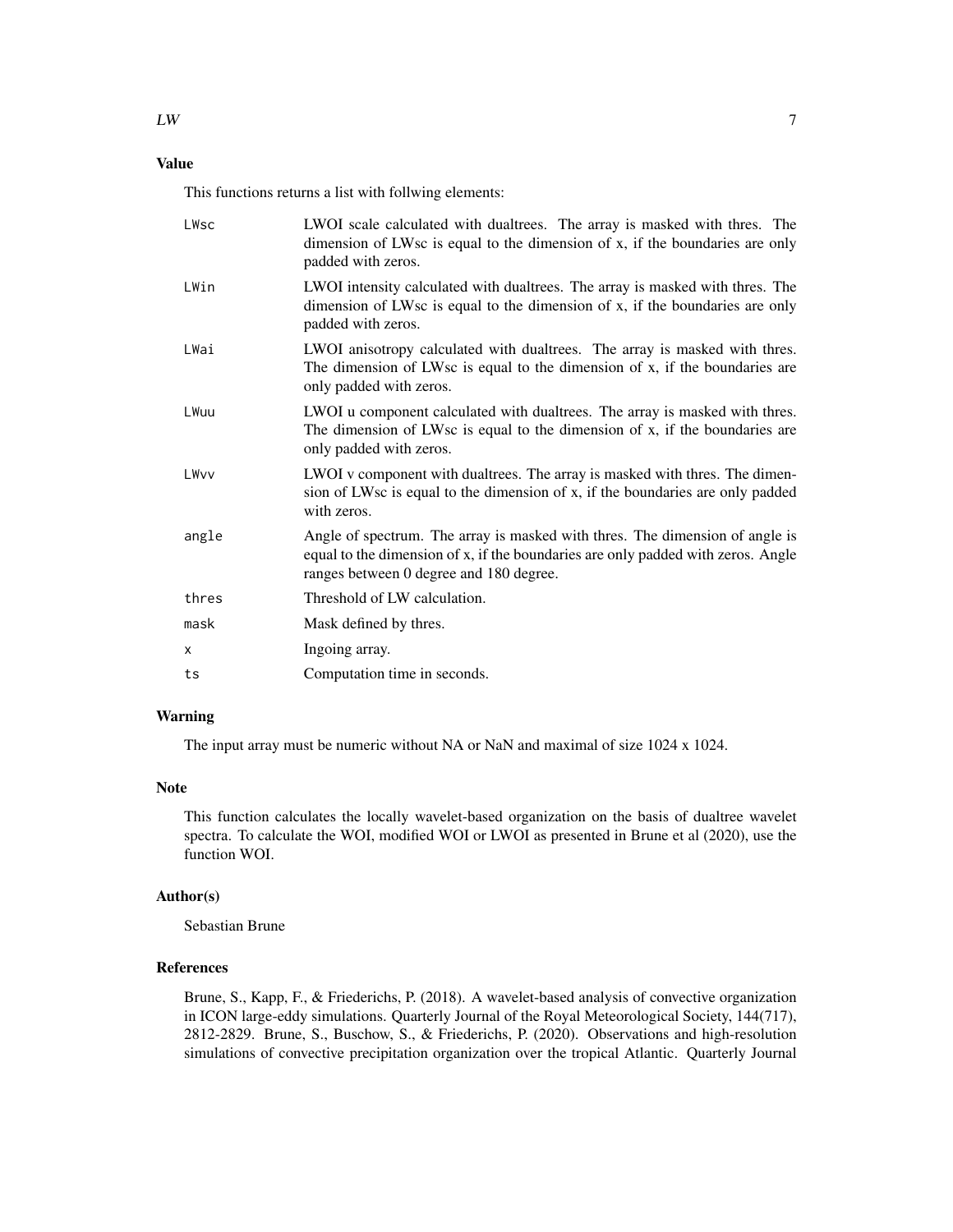<span id="page-7-0"></span>of the Royal Meteorological Society. Brune, S., Buschow, S., & Friederichs, P. (2020). The Local Wavelet-based Organization Index - Quantification, Localization and Classification of Convective Organization from Radar and Satellite Data.

#### Examples

```
# Random array of dim 230 x 200
x \le -\arctan((\text{rnorm}(230 \times 200)), \text{dim} = c (230, 200))thres <-0.1LWres \leq LW(x, thres = thres, Nx = 2^ceiling(log2(max(dim(x)))),
  Ny = 2^ceiling(log2(max(dim(x)))), boundaries = "pad")
print(paste("The LWOI calculation took", LWres$ts, "seconds."))
# plot data
par(mfrow = c(3, 2))# original data
image(LWres$x, main = "Original data", zlim = 0:1)
# scale component
image(LWres$LWsc, main = "Scale", zlim = 0:1)
# intensity component
image(LWres$LWin, main = "Intensity", zlim = 0:1)
# anisotropy component
image(LWres$LWai, main = "Anisotropy", zlim = 0:1)
# u component
image(LWres$LWuu, main = "u direction", zlim = 0:1)
# v component
image(LWres$LWvv, main = "v direction", zlim = 0:1)
```
shiftmat *Shifts the elements of a matrix*

#### Description

This function shifts the elements of an array to the right and the top.

#### Usage

shiftmat(x,  $dx = 0$ ,  $dy = 0$ )

#### **Arguments**

|    | 2D array.                                                                                                                 |
|----|---------------------------------------------------------------------------------------------------------------------------|
| dx | Integer number. Number of grid points to shift the array to the north. Should be<br>smaller than $dim(x)$ . Default is 0. |
| dv | Integer number. Number of grid points to shift the array to the west. Should be<br>smaller than $dim(x)$ . Default is 0.  |

#### Value

Returns an array with shifted elements.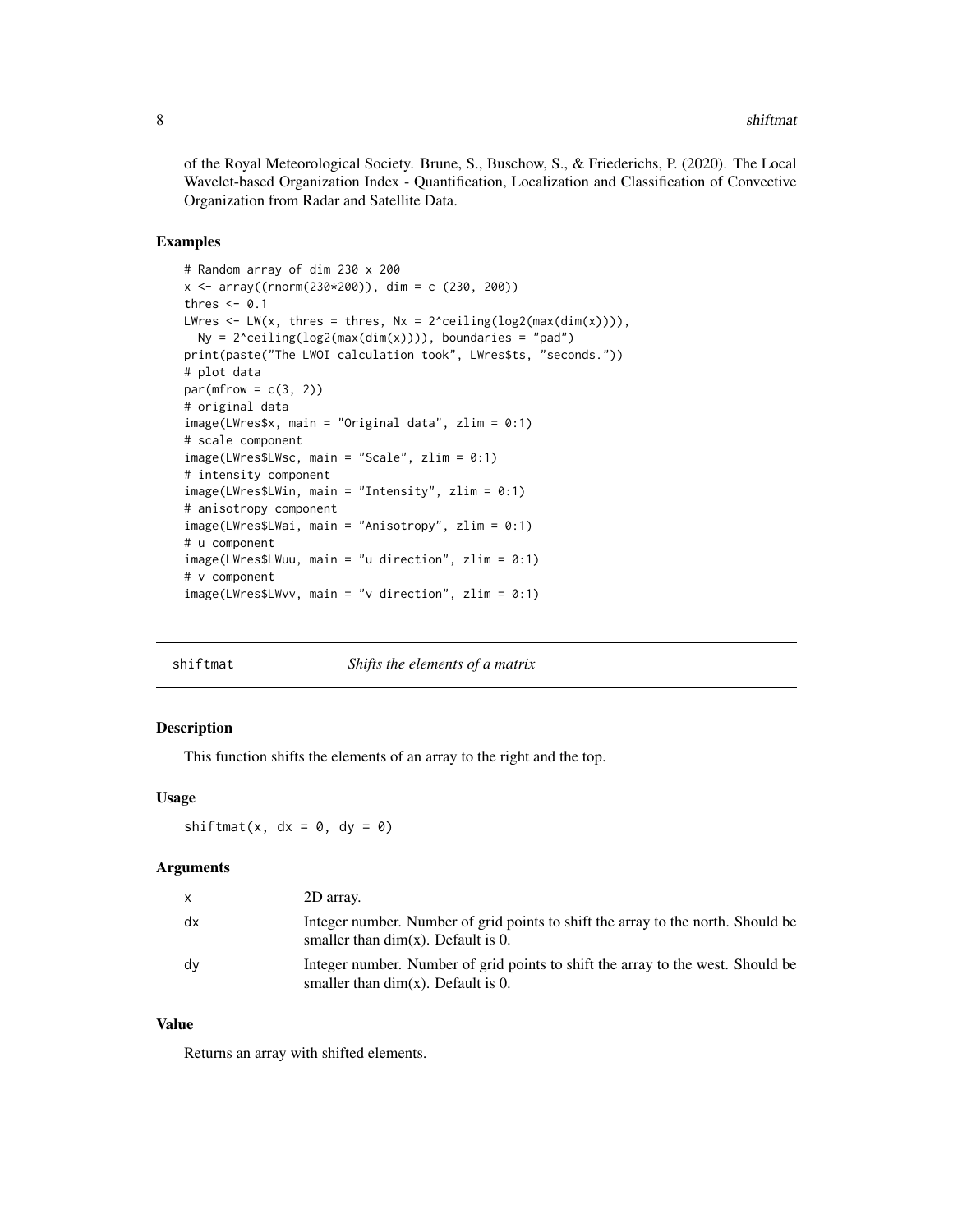#### <span id="page-8-0"></span>wavtra **9**

#### Author(s)

Sebastian Brune

#### Examples

# shift the matrix  $dx = 1$  and  $dy = 2$  grid points  $x \le -\arctan(1:48, \, \text{dim} = c(6, 8))$ xshift  $\le$  shiftmat(x = x, dx = 1, dy = 2)

wavtra *Performs the wavelet transform*

#### Description

This function uses parts the wavelet transform of Eckely et al. (2010). We use the DaubExPhase4 wavelet for all calculations. The inverse A matrix is loaded from constants.rda. The resulting value of each transform is written to the centre of mass of the spectrum, which is also saved in constants.rda due to computation time.

#### Usage

wavtra(x)

#### Arguments

x 2D array of dimension  $2^n$ n x  $2^n$ n with n = 4, 5, ... or 12. Periodic boundaries are assumed.

#### Value

Returns a 3D array with  $2^{\lambda}$ n x  $2^{\lambda}$ n x  $3^*$ n wavelet coefficients. The third dimension includes the wavelet coefficients of North-South scales 1-n, East-West scales 1-n and Diagonal scales 1-n.

#### Author(s)

Sebastian Brune, Sebastian Buschow

#### References

Eckley, I.A., Nason, G.P. and Treloar, R.L. (2010) Locally stationary wavelet fields with application to the modelling and analysis of image texture. Journal of the Royal Statistical Society (Series C), 59, 595-616.

Eckley, I.A. and Nason, G.P. (2011). LS2W: Implementing the Locally Stationary 2D Wavelet Process Approach in R, Journal of Statistical Software, 43(3), 1-23.

#### Examples

```
x \le -\arctan(1:(2^12), \dim = c(2^6, 2^6))print(dim(x))
```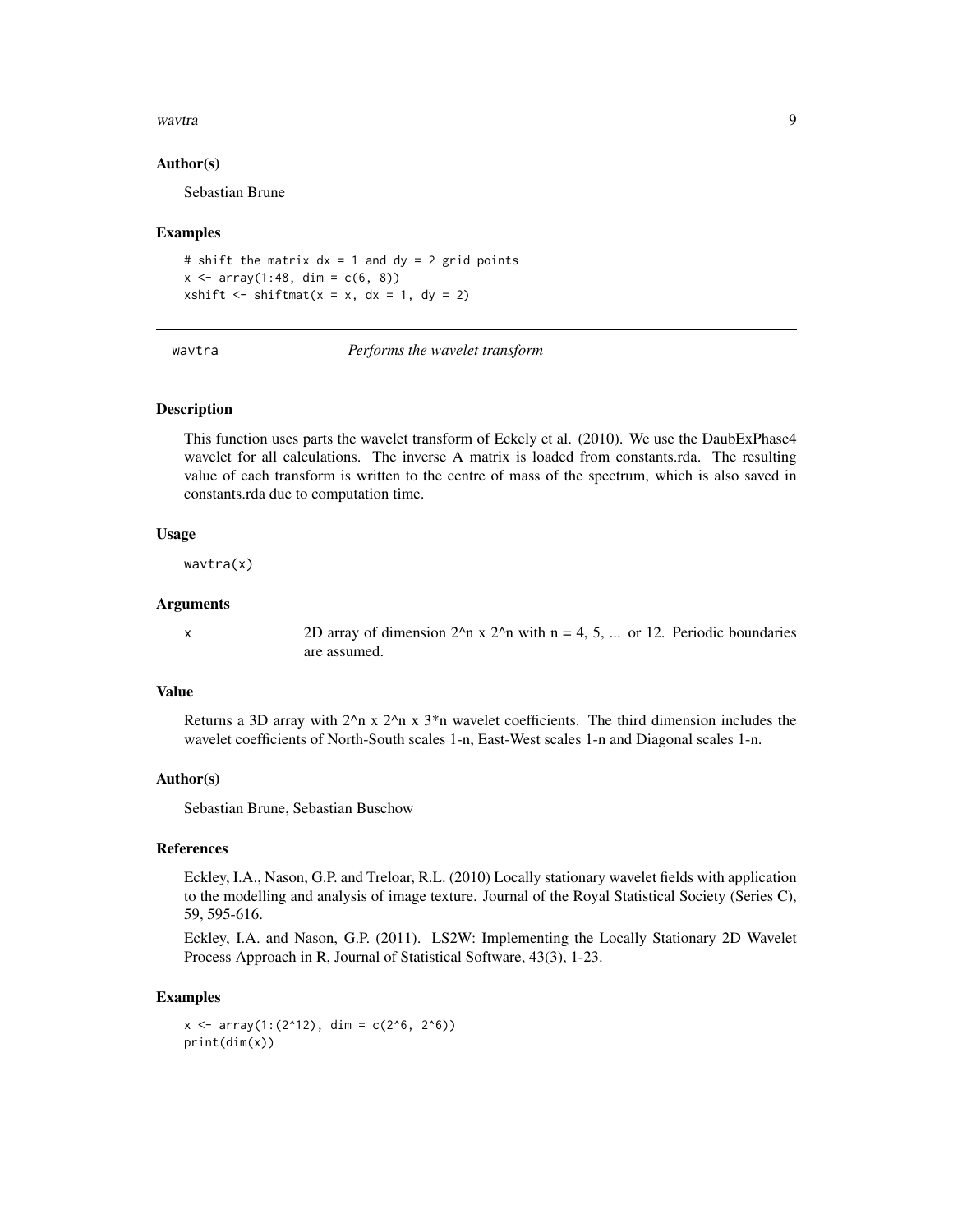#### <span id="page-9-0"></span>Description

This function calculates the wavelet-based organization index (WOI) as defined in Brune et al. (2018), a modified version of WOI and the local WOI using DaubExPhase4 wavelet.

#### Usage

```
WOI(x = x, s = c(1, 3), l = c(4, 7), thres = 0.1, flat = 25,verbose = FALSE, periodic = FALSE)
```
#### Arguments

| $\mathsf{x}$ | 2D numeric array with dimensions larger than 16 x 16. $\dim(x)[1]$ has not to be<br>equal to $dim(x)[1]$ , but NA and/or NaN are not allowed.                                                                 |
|--------------|---------------------------------------------------------------------------------------------------------------------------------------------------------------------------------------------------------------|
| S            | Vector (length 2) of smallest small convective scale and largest small convective<br>scale. Default: $s = c(1, 3)$ .                                                                                          |
|              | Vector (length 2) of smallest large convective scale and largest large convective<br>scale. Default: $1 = c(4, 7)$ .                                                                                          |
| thres        | 0 or a positive number. Threshold for rain rate. Default is 0.1 mm/h, because<br>we calculate LWOI only for grid points, where rain rate is $\geq 0.1$ mm/h.                                                  |
| flat         | The number of grid points at each side, which should be smoothed lineraly.<br>Default is 25. For quadratic arrays with dimension $22$ n x $22$ n boundaries are not<br>smoothed and flat is a dummy variable. |
| verbose      | If TRUE, the function prints progress statements and calculation time. Default<br>is FALSE.                                                                                                                   |
| periodic     | If TRUE, the field x is already of size $22$ n x $22$ n and has perdiodic boundaries.<br>Default is FALSE.                                                                                                    |

#### Value

This functions returns a list with follwing elements:

| WOI1orig | Original WOI1 (but calculated with DaubExPhase4). |
|----------|---------------------------------------------------|
| WOI2orig | Original WOI2 (but calculated with DaubExPhase4). |
| WOI3orig | Original WOI3 (but calculated with DaubExPhase4). |
| WOIorig  | Original WOI (but calculated with DaubExPhase4).  |
| WOI1     | Modified WOI1.                                    |
| WOI2     | Modified WOI2.                                    |
| WOI3     | Modified WOI3.                                    |
| WOI      | Modified WOI.                                     |
|          |                                                   |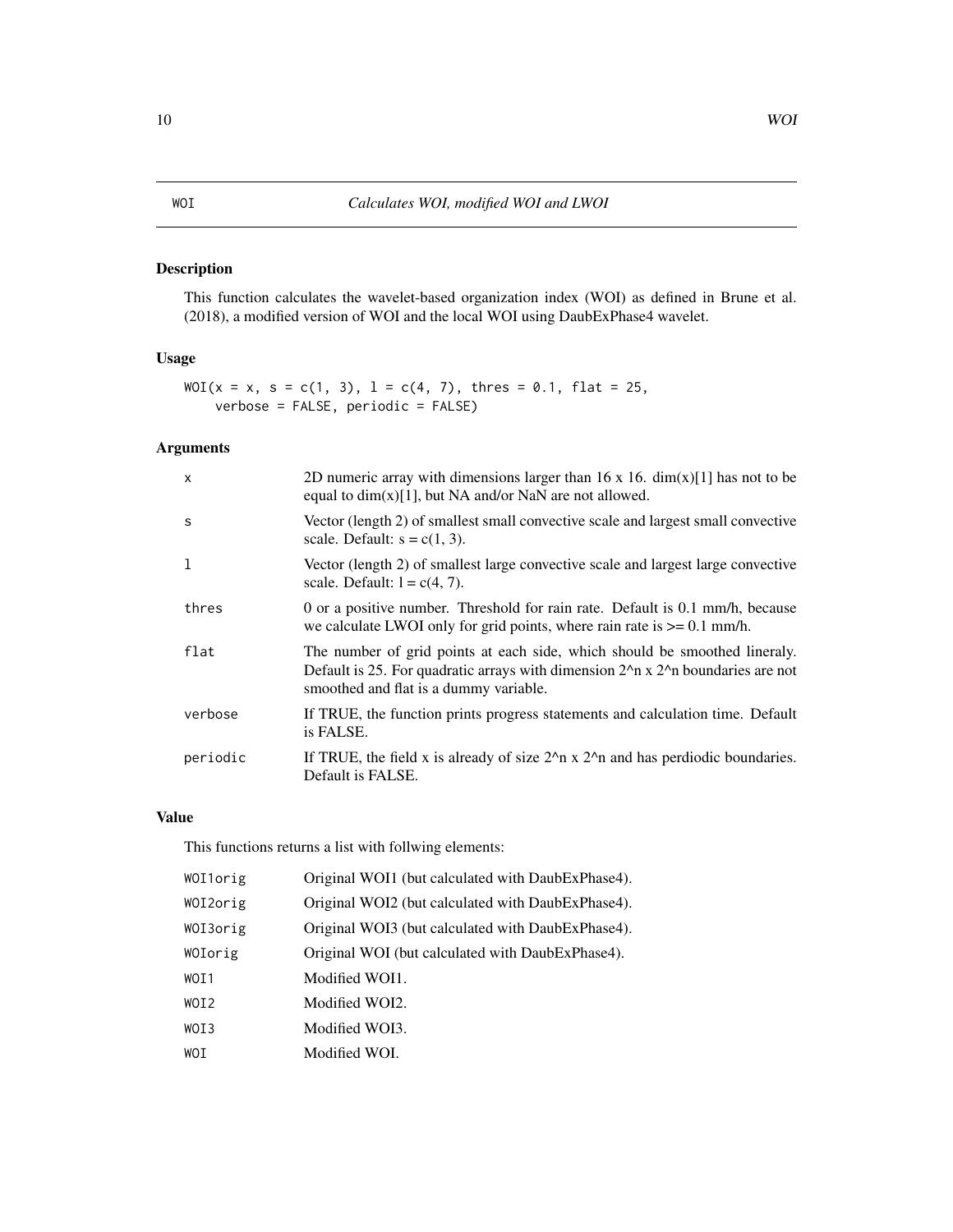| LWOI1 | 2D array of LWOI1.                                                                      |
|-------|-----------------------------------------------------------------------------------------|
| LWOI2 | 2D array of LWOI2.                                                                      |
| LWOI3 | 2D array of LWOI3.                                                                      |
| LWOI  | 2D array of LWOI.                                                                       |
| S     | Smallest and largest small convective scale.                                            |
| 1     | Smallest and largest large convective scale.                                            |
| flat  | The number of grid points at each side, which are smoothed.                             |
| quad  | TRUE or FALSE, if the ingoing array is quadratic and $2^{\lambda}$ n x $2^{\lambda}$ n. |
| thres | Threshold of LWOI calculation.                                                          |
| RR.   | Ingoing array.                                                                          |
| ts    | Computation time in seconds.                                                            |

#### Warning

This function calculates WOI/LWOI only for arrays up to 2048 x 2048. Minimum size is 16 x 16.

#### Note

This function preprocesses the ingoing array. If x is quadratic with dimension  $2^{\lambda}n$ , the function generates periodic boundaries by mirroring. If x is not  $2^{\lambda}$ n x  $2^{\lambda}$ n, the boundaries are smoothed regarding flat and 0 are added. In this case, the dimensions of the LWOI arrays are 2\*n smaller than  $dim(x)$ .

#### Author(s)

Sebastian Brune

#### References

Brune, S., Kapp, F., & Friederichs, P. (2018). A wavelet-based analysis of convective organization in ICON large-eddy simulations. Quarterly Journal of the Royal Meteorological Society, 144(717), 2812-2829.

#### Examples

```
# Random array of dim 350 x 300
x \le -\arctan((\text{rnorm}(350*300)), \text{dim} = c (350, 300))s \leq c(1, 2)1 \leftarrow c(3, 4)thres <-0.1flat <-25WOIres \leq WOI(x = x, s = s, l = l, thres = thres, flat = flat,
    verbose = TRUE)
# original WOI (Brune et al., 2018)
WOIorig <- WOIres$WOIorig
print(paste("Original WOI:", WOIorig))
# modified WOI
WOI <- WOIres$WOI
```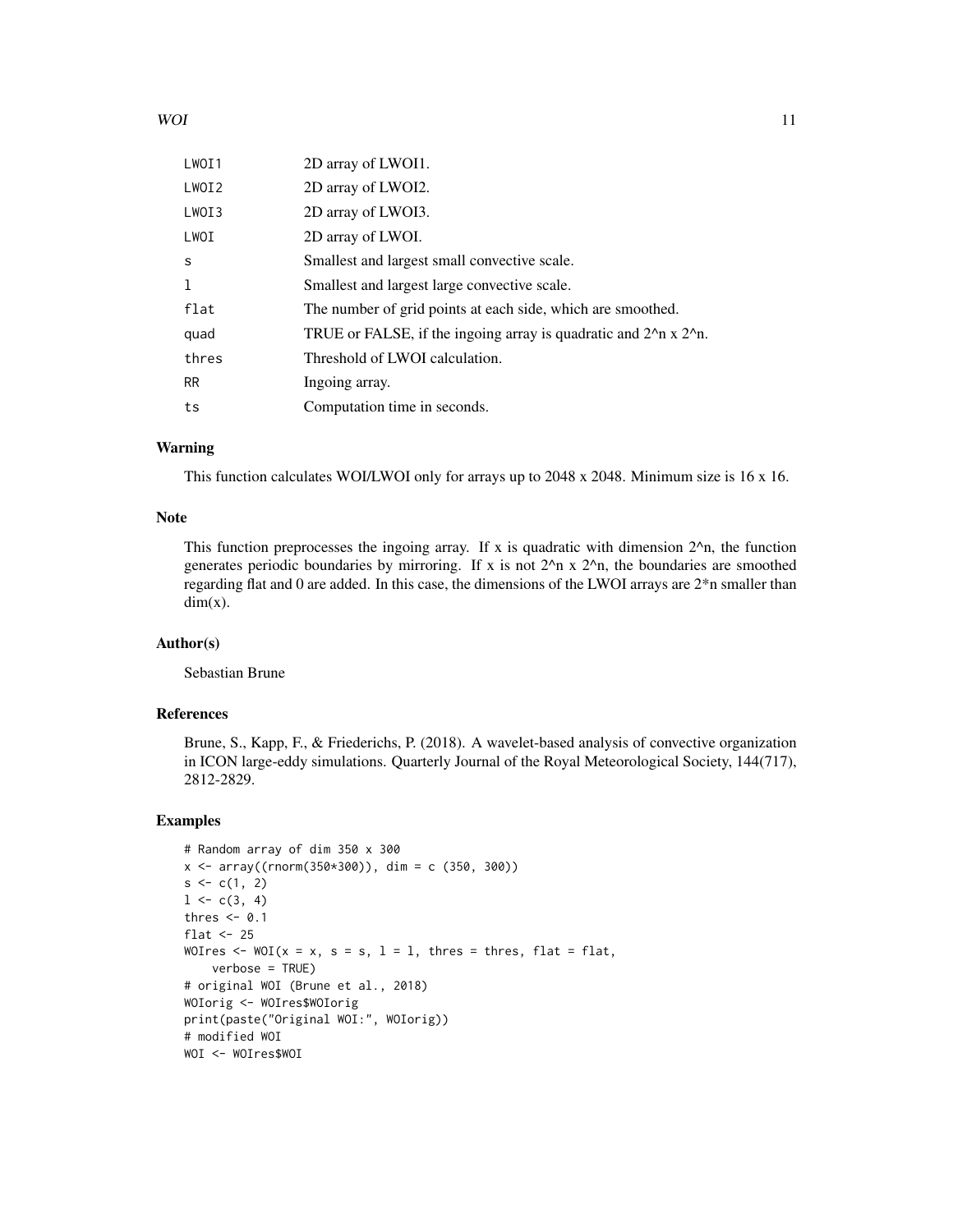```
print(paste("Modified WOI:", WOI))
# local WOI
LWOI <- WOIres$LWOI
par(mfrow = c(1, 2))image(WOIres$RR, main = "Rain")
image(LWOI, main = "LWOI")
```